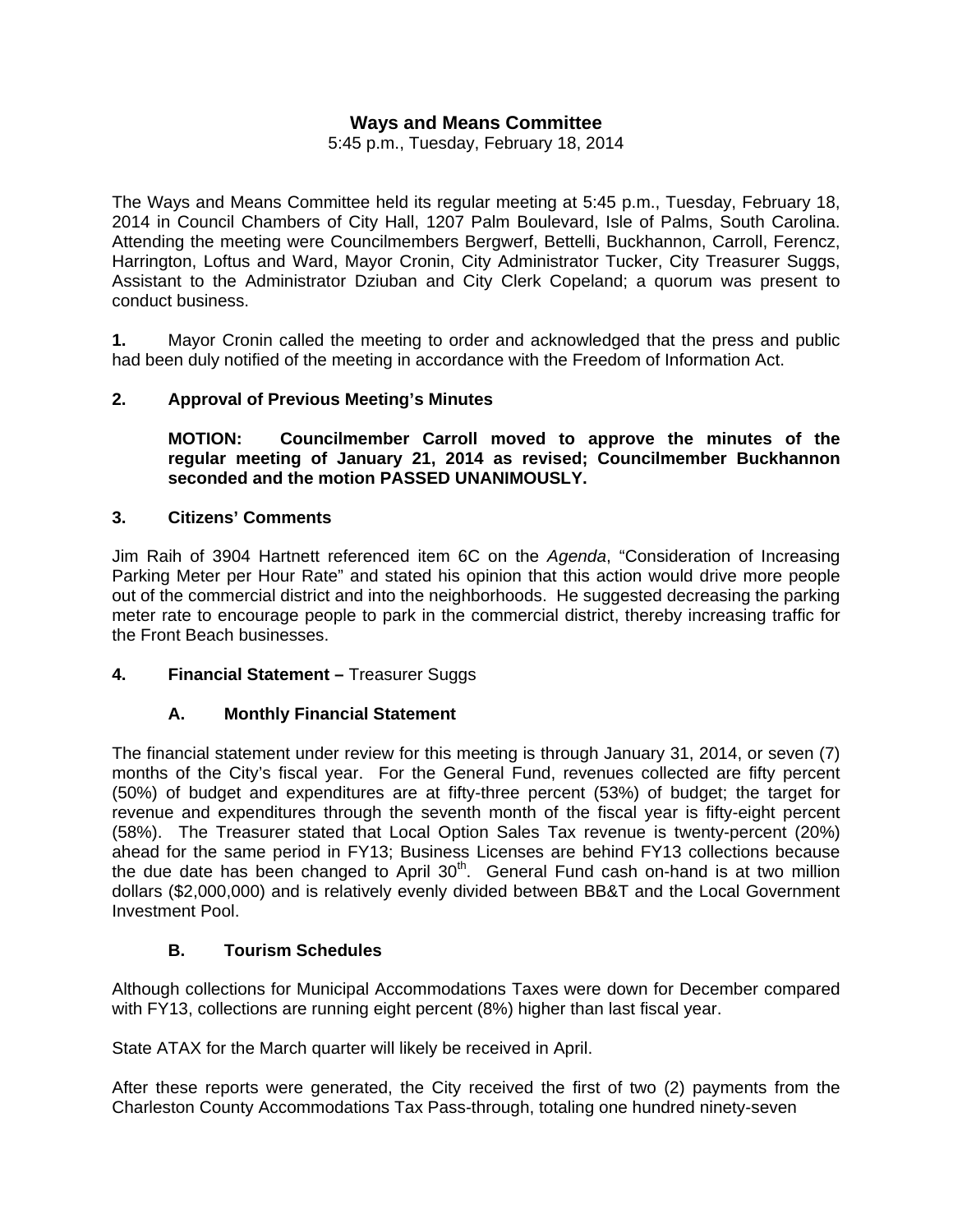Ways and Means Committee February 18, 2014 Page 2 of 8

thousand four hundred dollars (\$197,400) which is ten percent (10%) higher than in FY13. Hospitality Taxes are eight percent (8%) greater in FY14 than in FY13; the City has one (1) delinquent taxpayer so the increase is actually higher.

Councilmember Loftus asked Treasurer Suggs if she knew how many new taxpayers would be adding to Hospitality Taxes once the Island Center is fully occupied; rumors are that there will be two or three (2-3) in addition to Harris Teeter.

# **C. Project Status**

From the Beach Restoration Fund, expenses for the shoal management permit modification and bank service charges were paid in January. The City had no charges against the Phase II Drainage project in January. Two (2) invoices were paid to Stantec; one (1) was for Task 2 for the Beach Access Parking project and one (1) for wayfinding signs and parking management Phases III and IV. For the watersports dock replacement, two (2) invoices were paid to Ocean and Coastal Consultants for design and engineering.

# **5. Old Business**

# **A. Report on Meeting with SCDOR**

Mayor Cronin reported that the meeting was well-attended, including the Director Bill Blume. From this meeting, it was clear that the Department of Revenue is learning how its system failed and is making the corrections necessary relative to record keeping and the proper distribution of funds. As an example, the Mayor noted that a specific form which identifies the individual municipality within a county for the distribution of funds has not been mandatory in the past; that has now been changed to make the completion of that form a necessity each month. In the past, some businesses completed it, some did not and some may have completed it incorrectly. The City is considering holding a meeting with the property management companies for a representative from the Department of Revenue to help them with completing this form accurately and completely; currently only one (1) of two (2) forms is available online.

Councilmember Ward asked if there was any provision for an adjustment for past errors. The Mayor responded that, due to the system the City has in place, the Isle of Palms has fewer problems than other local governments.

Administrator Tucker commented that attendees had gotten good news relative to online travel companies; the Mayor remarked that he expects MASC to take a role with the online travel companies.

# **B. Status of Negotiations with Architectural Firms for Public Restrooms**

Administrator Tucker recalled that the City had issued a request for qualifications (RFQ) for architectural services for the public restrooms. The RFQ was quite comprehensive and three (3) companies responded, i.e. Liollio Architecture, Glick/Boehm and Associates, and Clancy Wells Architects. The Administrator noted that, in the state of South Carolina, architectural firms are not allowed to quote prices, so staff made its recommendations based on experience the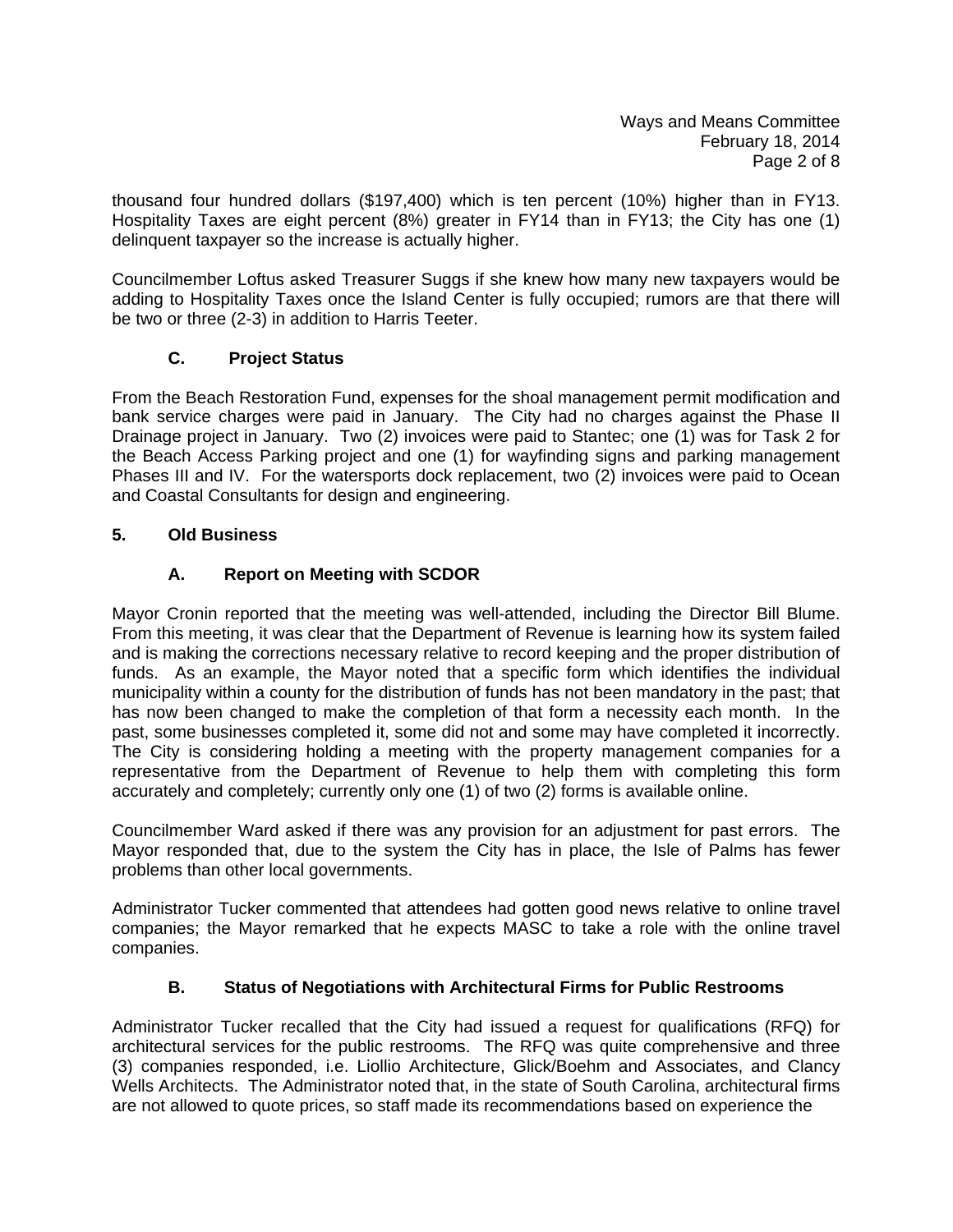Ways and Means Committee February 18, 2014 Page 3 of 8

firms have had with similar projects and past experience with the City. The Administrator commented that the City has experience working with architects associated with all three (3) firms and that Liollio had been the firm hired for the City Hall renovations. The staff recommendation was to begin negotiations with Liollio, and they have quoted eleven thousand seven hundred sixty-five dollars (\$11,765) for Phase One that will include a discussion of the existing facilities and the needs, an evaluation of multiple sites and a presentation to City Council for a site decision. In addition, staff is recommending that this work be paid from Municipal Accommodations Taxes assigned to the Professional Services line; since other tasks are assigned to that line, it will be over-budget for the fiscal year.

#### **MOTION: Councilmember Bergwerf moved to hire Liollio Architects for \$11,764 to do Phase One of the public restrooms; Councilmember Bettelli seconded.**

Referring to previous discussions, Councilmember Loftus asked if overtures had been made to Charleston County relative to assisting with the financing of this project. Administrator Tucker responded that County Councilmember Dickie Schweers had made a site visit to both the City's public restrooms and the County Park; he indicated that the County would be inclined to help. In addition, the Administrator said she had mentioned the City's plans to the County Administrator Kurt Taylor. Administrator Tucker expressed her opinion that the City should decide what it is going to do and have a plan before it approaches the County for financial assistance.

Councilmember Carroll recalled an earlier discussion about deed restrictions on the municipal parking lots and asked whether that issue had been investigated further. The Administrator said that she had reviewed the paperwork and thought that there may not be a need for a release, but she had opted not to incur any additional legal expense until the project is further along.

In addition, Councilmember Carroll asked if staff had given any consideration for the use of the existing site if the restrooms were to be moved across the street; Administrator Tucker said that a decision was up to City Council, but she recalled discussions that the space would be used for free-standing outdoor showers.

**Amendment: Councilmember Ward moved to amend the motion to add that the City will seek full reimbursement from Charleston County for this project; Mayor Cronin seconded and the amendment PASSED UNANIMOUSLY.** 

 **VOTE ON AMENDED MOTION: The amended motion PASSED UNANIMOUSLY.** 

- **6. New Business** 
	- **A. Recommendation from the Real Property Committee**

 **Award of a Contract to Salmons Dredging in the amount of \$62,800 for the rehabilitation of the Watersports Dock with the aluminum gangway**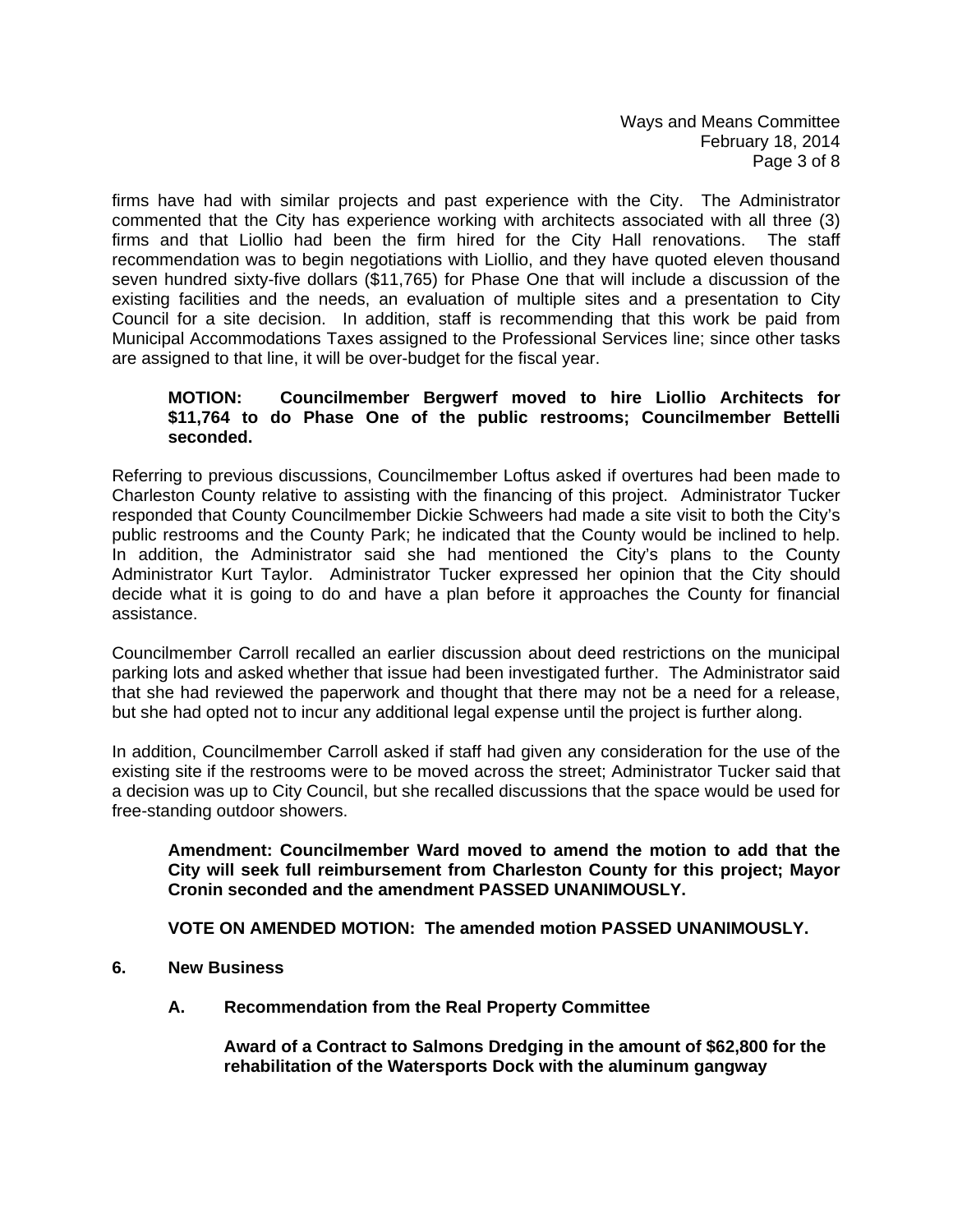#### **MOTION: Councilmember Loftus moved to award the contract to Salmons Dredging as stated; Councilmember Bettelli seconded.**

Councilmember Carroll asked if the City had received only one (1) bid. John Shaffer of Ocean and Coastal Consultants responded that two (2) potential bidders had attended the mandatory pre-bid conference, but only one (1) of them had submitted a bid because it had the necessary certifications and insurance for the project.

Councilmember Carroll voiced concerns over paying thirty-six thousand dollars (\$36,000) for a handrail; Mr. Shaffer explained that the handrail is approximately three hundred fifty (350) linear feet and requires a lot of bracing under the deck to stabilize it.

Councilmember Ferencz asked for clarification on the need for a new gangway, and Mr. Shaffer responded that the existing gangway is an aluminum gangway clad with timber; there is a trip hazard at both the top and the bottom of the gangway; in addition, it is a safety concern.

Councilmember Buckhannon stated that the new gangway can be re-purposed in the future.

Councilmember Ward asked where this project was in the budget, and Administrator Tucker directed him to Special Projects at the IOP Marina where three hundred twenty-nine thousand dollars (\$329,000) was budgeted for the replacement of the watersports dock.

Concluding the discussion, Councilmember Buckhannon stated that this was a recreational dock being used for a commercial purpose.

# **VOTE: The motion PASSED UNANIMOUSLY.**

# **B. Recommendations from the Public Safety Committee**

# **1. Consideration of hiring three (3) additional firefighters for Station 2 with an FY14 expense of approximately \$44,400**

#### **MOTION: Councilmember Bettelli moved to hire three (3) additional fire fighters for Station 2 as indicated above; Councilmember Bergwerf seconded.**

As Chair of the Public Safety Committee, Councilmember Bettelli reported that the Public Safety Committee had received new information at its meeting. He noted that there are high-risk structures on the northern end of the island, and, with the urgency of getting to a fire or accident scene, the two (2) stations on the island needed to be able to respond in the same manner.

Administrator Tucker voiced the need to have new personnel hired and trained before the coming beach season. If hiring is delayed until the new fiscal year, new firefighters would not be on board until the season is over.

Mayor Cronin stated that the additional firefighters could be funded from Municipal Accommodations Taxes for the balance of FY14.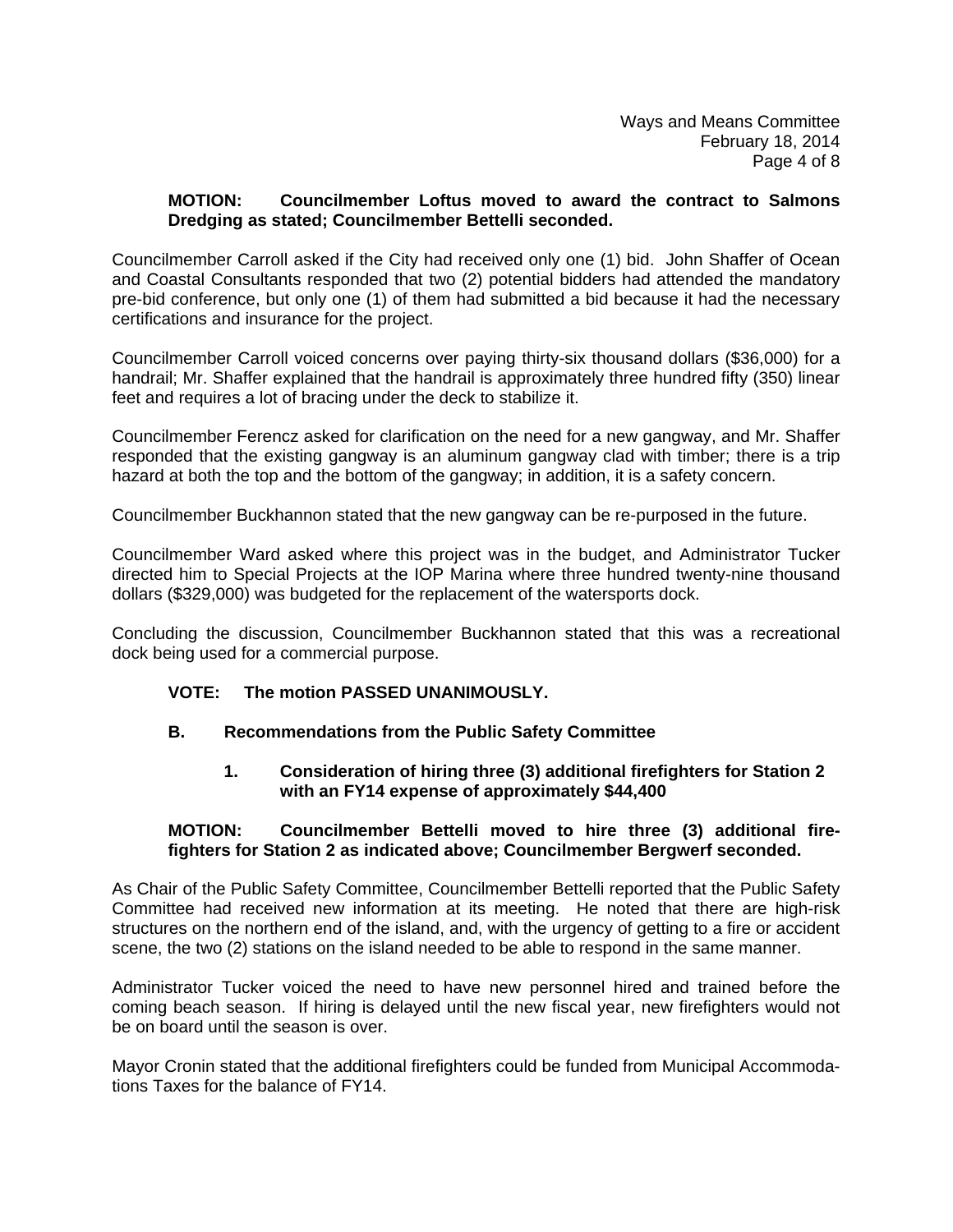Councilmember Bettelli reminded the Committee that this had been the Fire Department's Number One priority when discussions began last fall.

Councilmember Ward asked if there was a possibility that the Fire Department was going to making additional personnel requests in the coming year. Administrator Tucker responded that work on FY15 operating budgets has not begun, but that she has not gotten the impression that more firefighters are needed beyond these three (3).

Councilmember Ward continued by stating that he wants the City to develop and approve a budget it can live by for the coming year. He added that he is not in favor of using the funds currently assigned to the Beach Restoration debt to be used for funding the additional firefighters; he suggests that the money should be set aside for future erosion problems on the beach.

Speaking as the Chair of the Personnel Committee, Councilmember Ferencz stated that the Personnel Committee will be looking at the personnel needs for each department and projecting those needs three to five (3-5) years into the future.

Councilmember Loftus suggested that the focus should be on emergency response; he indicated that he hears complaints from residents in delayed responses because of the often unnecessary, heavy equipment that arrives at the scene. He referenced the fact that the City hired nine (9) firefighters in 2002 and has worked with the configuration for the past twelve (12) years. He expressed the opinion that more study was needed before the City hired additional personnel.

Councilmember Carroll stated that the City will never meet NFPA standards of having fifteen (15) firefighters appear at the scene of a structure fire. In addition, he pointed to the areas of beach erosion at both ends of the island and that the City needed to always be preparing for ongoing beach issues.

Councilmember Bettelli remarked that the nine (9) firefighters had been hired in 2002 as the result of a devastating house fire in Wild Dunes. He stated that a need has been uncovered and that City Council would be remiss if it does not act.

Chief Graham stated that, if Station 2 had adequate personnel, the heavy equipment level responding to a scene would be reduced.

Councilmember Buckhannon stated that, when this issue first came before Council, the financial impact was significant, and, at that time, he supported including the three (3) additional firefighters as part of the FY15 budget. The amount of money needed for one (1) quarter is much more manageable in the FY14 budget.

# **VOTE: On a roll call vote, the motion PASSED UNANIMOUSLY.**

#### **2. Approval to purchase seven (7) traffic counters at the request of the Planning Commission**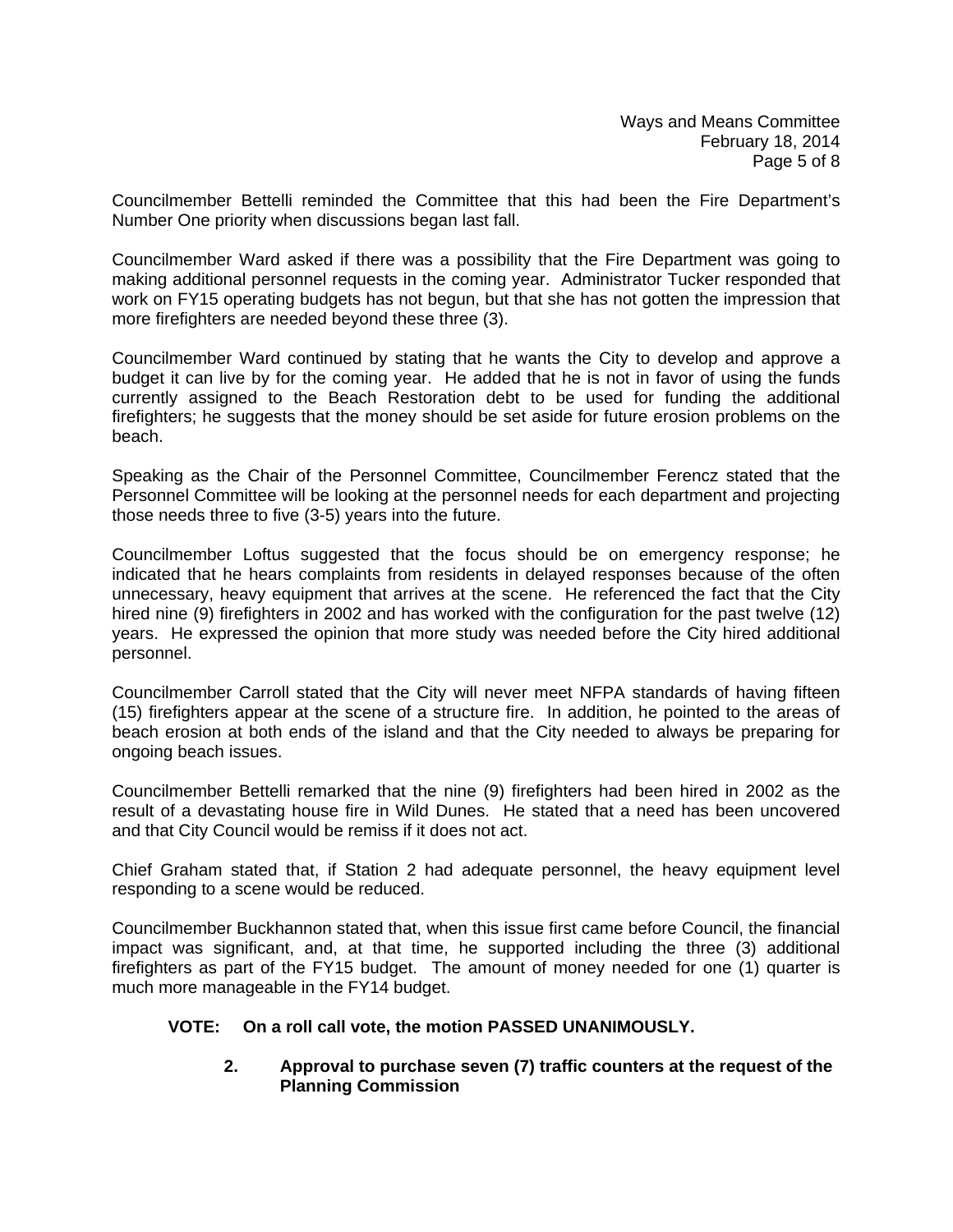Ways and Means Committee February 18, 2014 Page 6 of 8

Councilmember Bettelli stated that this request had come to the Public Safety Committee as a result of the Planning Commission's work in revising the Comprehensive Plan; they learned that the City did not have accurate data on which to make certain decisions. Over the past couple of years, there have been various problems influencing the reliability of the existing traffic counters, and to replace them in-kind would cost approximately eleven thousand dollars (\$11,000).

The counters being proposed would be embedded in the roadway and can be read from a range of thirty-five to forty feet (35-40 ft.) with a wireless reader. The plan is to put one (1) device in each ingress/egress land at the Connector and two (2) at Breach Inlet; having the devices in each of the turn lanes coming onto the island will provide information on traffic patterns in addition to the traffic counts.

Should Council approve this purchase, Chief Buckhannon noted that the City will have to get an encroachment permit from SCDOT for their use and placement.

Administrator Tucker stated that she has calculated an expense no greater than fourteen thousand dollars (\$14,000) for the purchase and installation of the new counters, and staff is proposing to fund this out-of-budget expenditure from ATAX funds for non-capital tools and equipment. Since other items are assigned to this line in the FY14 budget, it will be over for the year.

Responding to Councilmember Ward's question, the Administrator indicated that eighty-three hundred dollars (\$8,300) was assigned. The Councilmember then asked that she and the Treasurer try to find another source of funding to avoid an over-budget situation.

(At approximately 7:15 p.m., Councilmember Harrington left the meeting, experiencing physical discomfort from problems with his leg.)

Councilmember Buckhannon repeated his questions about real-time counters, and Chief Buckhannon responded that real-time counters are about ten thousand dollars (\$10,000) each without the wireless component.

The Chief stated that the life expectancy of the new units is eight to ten years (8-10 yrs.).

According to Chief Buckhannon, the encroachment permit should take about sixty (60) days to get from SCDOT; therefore, the purchase would not occur until the permit was in-hand. The Chief does expect to have the new counters installed by early summer.

Administrator Tucker stated that she and the Treasurer had not been able to find another source of funds for the counters, but she did note that the additional funds received from the Charleston County Accommodations Tax Pass-through disbursement more than covered the cost.

#### **MOTION: Councilmember Bergwerf moved to purchase the seven (7) traffic counters to be embedded in the roadway; Councilmember Bettelli seconded and the motion PASSED UNANIMOUSLY.**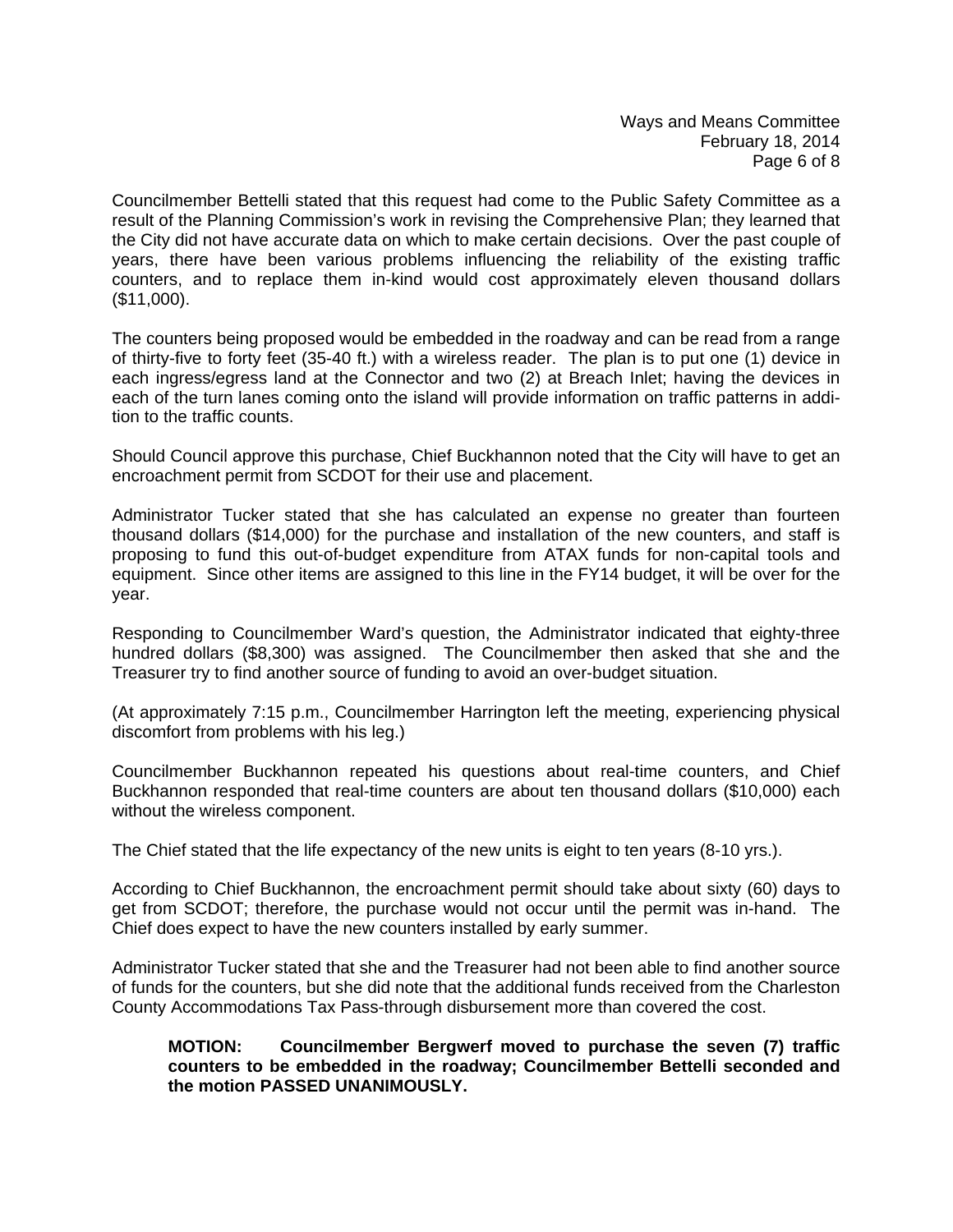#### **C. Review of Revenue Projections for FY15 Budget and Consideration of Increasing Parking Meter per Hour Rate**

Mayor Cronin stated that all Committees, except Public Works, discussed the revenue projecttions for FY15; the Mayor commented that these are the best estimates available at the time and will be revised as the budget process evolves.

Administrator Tucker reported that the new meters the City purchased from Mount Pleasant are in the process of being programmed and installed; if Council was inclined to increase the per hour rate, now is the time to do it.

The consensus of the Committee was not to make a change to meter fees.

At the request of Councilmember Carroll, Administrator Tucker explained that the Isle of Palms charges a lower non-resident rate for business licenses than surrounding municipalities; both Sullivan's Island and Mount Pleasant charge non-resident businesses two hundred percent (200%) of the resident rate while the Isle of Palms charges one hundred fifty percent (150%). If the City were to increase to match its neighbors, an additional one hundred sixty-three thousand dollars (\$163,000) of revenue would be generated. Councilmember Carroll indicated that increasing the franchise fees to five percent (5%) like our neighboring communities was a good way to increase revenue and that he does not interpret this to be a tax increase on residents.

Another source of additional revenue for the City would be to increase the franchise fees paid by SCE&G and Comcast from three percent (3%) to the maximum of five percent (5%). Both Mount Pleasant and Sullivan's Island charge the full five percent (5%); Folly Beach charges three percent (3%) for SCE&G, but five percent (5%) for Comcast. Additional revenue is as follows:

| <b>SCE&amp;G @ 5%</b> | \$245,059 |
|-----------------------|-----------|
| Comcast @ 5%          | 62,852    |

Councilmember Ward commented that any increase in franchise fees would be passed along to the residents of the island.

The City could also raise the fee for the municipal parking lot to seven dollars (\$7.00) to match the County Park, but Council was generally opposed to any change to parking that could result in driving visitors from the commercial district into the neighborhoods.

Councilmember Loftus stated that the new meters will be programmed to accept credit/debit cards, but there is no way to pass the associated processing fees to the consumer, unlike other applications of credit/debit cards with City departments. The City has been told to expect higher than normal collections from the parking meters because people will tend to buy more than they will need, which is not the case with cash.

Treasurer Suggs has been told that the credit/debit card fees for the parking meters will be approximately twelve thousand dollars (\$12,000) per year, about six cents (\$.06) per dollar. If